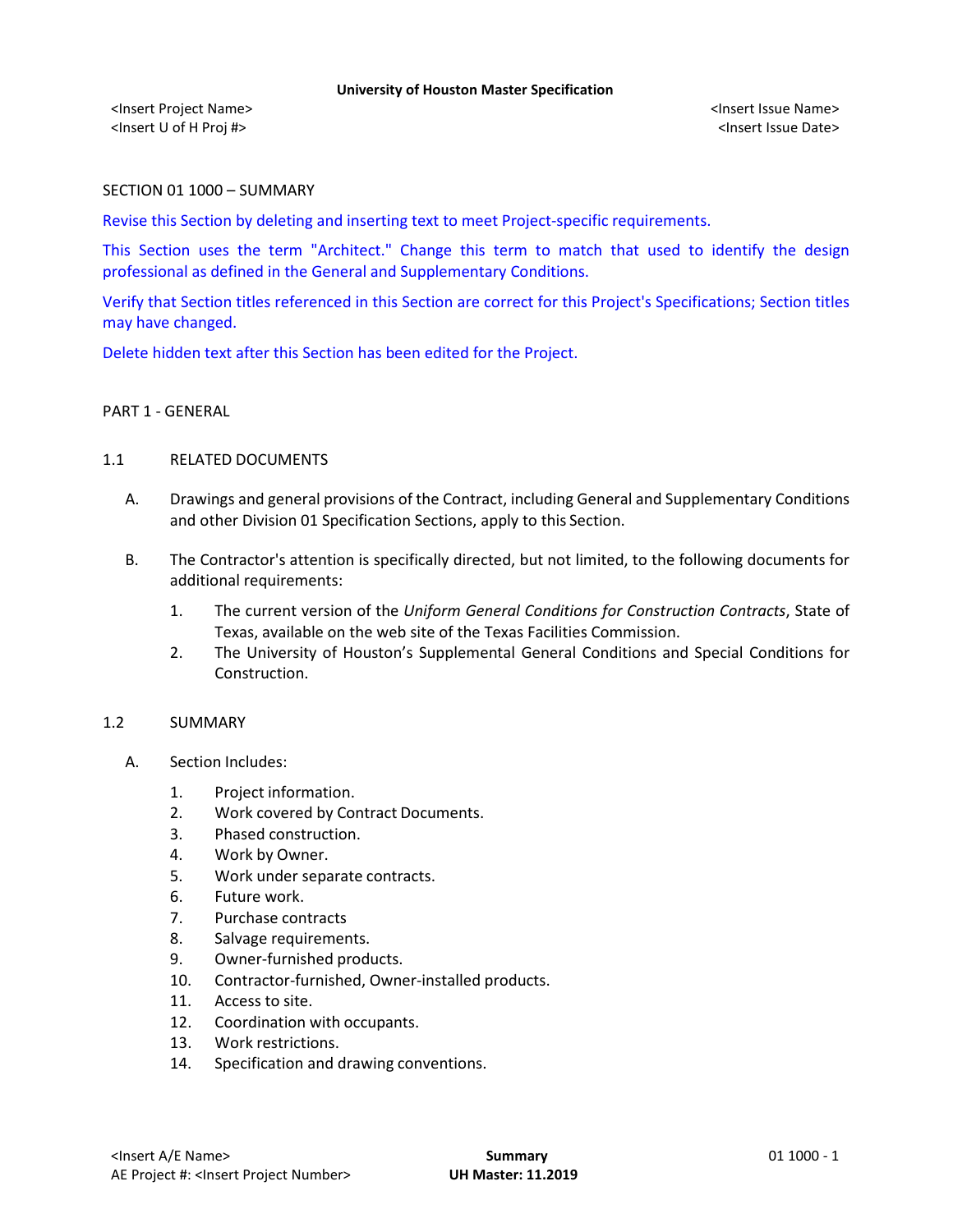<Insert Project Name> <Insert Issue Name> <Insert U of H Proj #> <Insert Issue Date>

15. Miscellaneous provisions.

## 1.3 PROJECT INFORMATION

- A. Project Identification: <**Insert Project identifier such as Project name and number**>.
	- 1. Project Location: <**Insert Project location (street address, city, and state)**>.
- B. Owner: <**Insert name and address of Owner**>.
	- 1. Owner's Representative: <**Insert name and contact information for Owner's representative**>.
- C. Architect: **<Insert name and contact information for Architect>.**
- D. Architect's Consultants: The Architect has retained the following design professionals who have prepared designated portions of the Contract Documents:
	- 1. <**Insert title of design discipline**>: <**Insert name and contact information for consultant**>.
- E. Other Owner Consultants: The Owner has retained the following design professionals who have prepared designated portions of the Contract Documents:
	- 1. <**Insert title of design discipline**>: <**Insert name and contact information for consultant**>. <**Insert title of design discipline**> has prepared the following portions of the Contract Documents:
		- a. <**Insert description of scope of service for other Owner consultant**>.
- F. Contractor: <**Insert name and contact information for Contractor**> has been engaged as Contractor for this Project.
- **G.** Construction Manager: **<Insert name and contact information for ConstructionManager>.**
	- 1. Construction Manager has been engaged for this Project to serve as an advisor to Owner and to provide assistance in administering the Contract for Construction between Owner and [**each**] Contractor, according to a separate contract between Owner and Construction Manager.
	- 2. Construction Manager for this Project is Project's constructor. The terms "Construction Manager" and "Contractor" are synonymous.
- H. Design-Builder: <**Insert name and contact information for Design-Builder**>.
	- 1. Design-Builder has been engaged for this Project to provide architectural and engineering services and to serve as Project's constructor. The terms "Design-Builder" and "Contractor" are synonymous.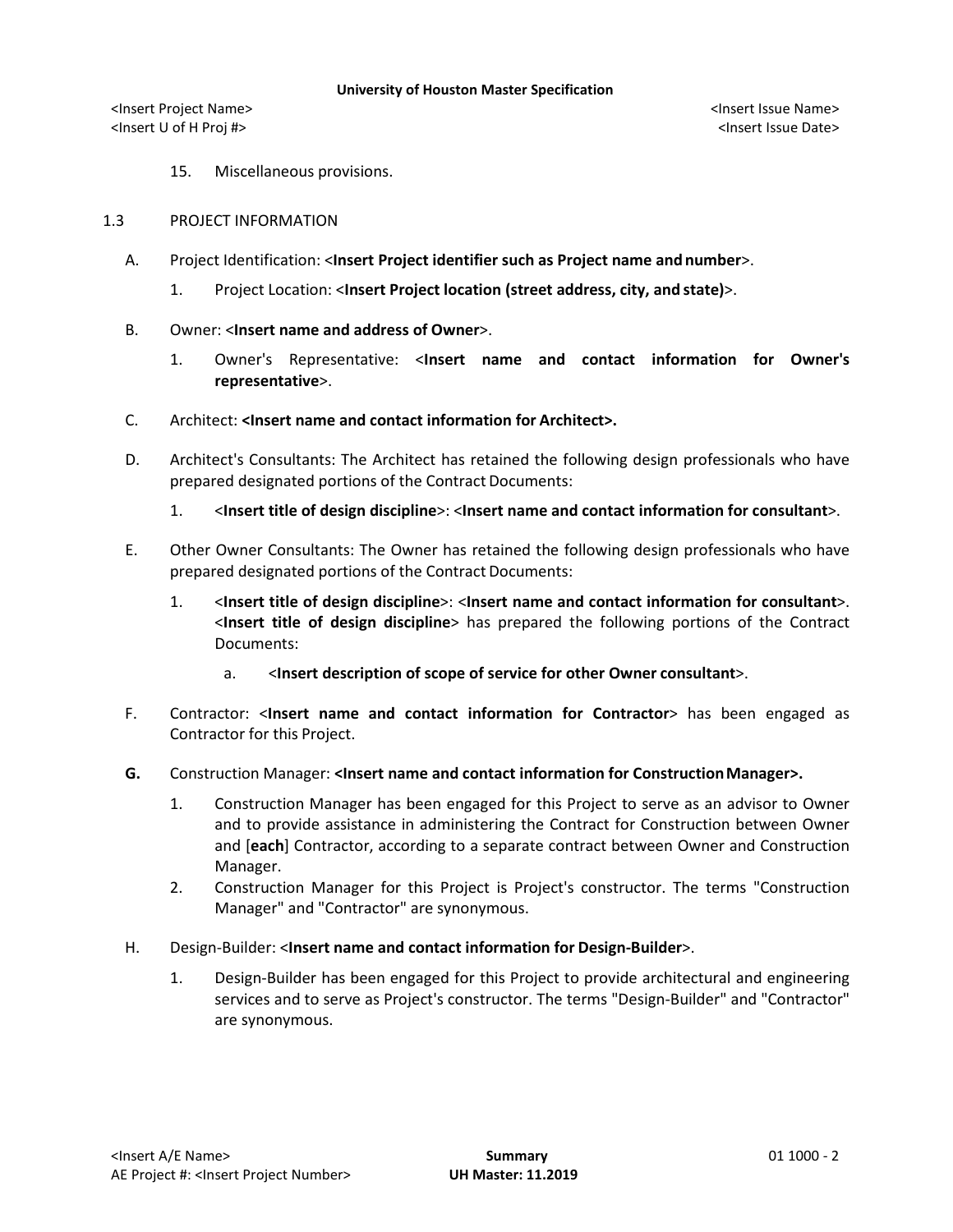<Insert Project Name> <Insert Issue Name> <Insert U of H Proj #> <Insert Issue Date>

- I. Project Web Site: A project Web site administered by [**Architect**] [**Owner**] [**Construction Manager**] [**Contractor**] will be used for purposes of managing communication and documents during the construction stage.
	- 1. See Division 01 Section "Project Management and Coordination." for requirements for [**establishing**] [**administering**] [**and**] using the Project Web site.

## 1.4 WORK COVERED BY CONTRACT DOCUMENTS

- A. The Work of Project is defined by the Contract Documents and consists of the following:
	- 1. **<Insert a brief description of Project indicating the size, code classification for occupancy and construction type, and general description of major building assemblies>.**
- B. Type of Contract:
	- 1. Project will be constructed under a single prime contract.
	- 2. Project will be constructed under coordinated, concurrent multiple contracts.
		- **a.** <**Insert name of the Contract**>.

## 1.5 PHASED CONSTRUCTION

- A. The Work shall be conducted in <**Insert number**> phases, with each phase substantially complete as indicated:
	- 1. Phase <**Insert designation**>: <**Briefly describe work of this phase**> Work of this phase shall commence [**within** <**Insert number of days> after the Notice to Proceed**][**by** <**Insert date**>] and be substantially complete and ready for occupancy [**within** <**Insert number of days**>] [**after the Notice to Proceed**] [**after commencement of construction of this phase**] [**by**  <**Insert date**>].
	- 2. Phase <**Insert designation**>: The remaining Work shall be substantially complete and ready for occupancy at time of Substantial Completion for the Work.
	- B. Before commencing Work of each phase, submit an updated copy of Contractor's construction schedule showing the sequence, commencement and completion dates[**, and move-out and in dates of Owner's personnel**] for all phases of the Work.

## 1.6 WORK BY OWNER

- A. General: Cooperate fully with Owner so work may be carried out smoothly, without interfering with or delaying work under this Contract or work by Owner. Coordinate the Work of this Contract with work performed by Owner.
- B. Preceding Work: Owner will perform the following construction operations at Project site. Those operations are scheduled to be substantially complete before work under this Contract begins.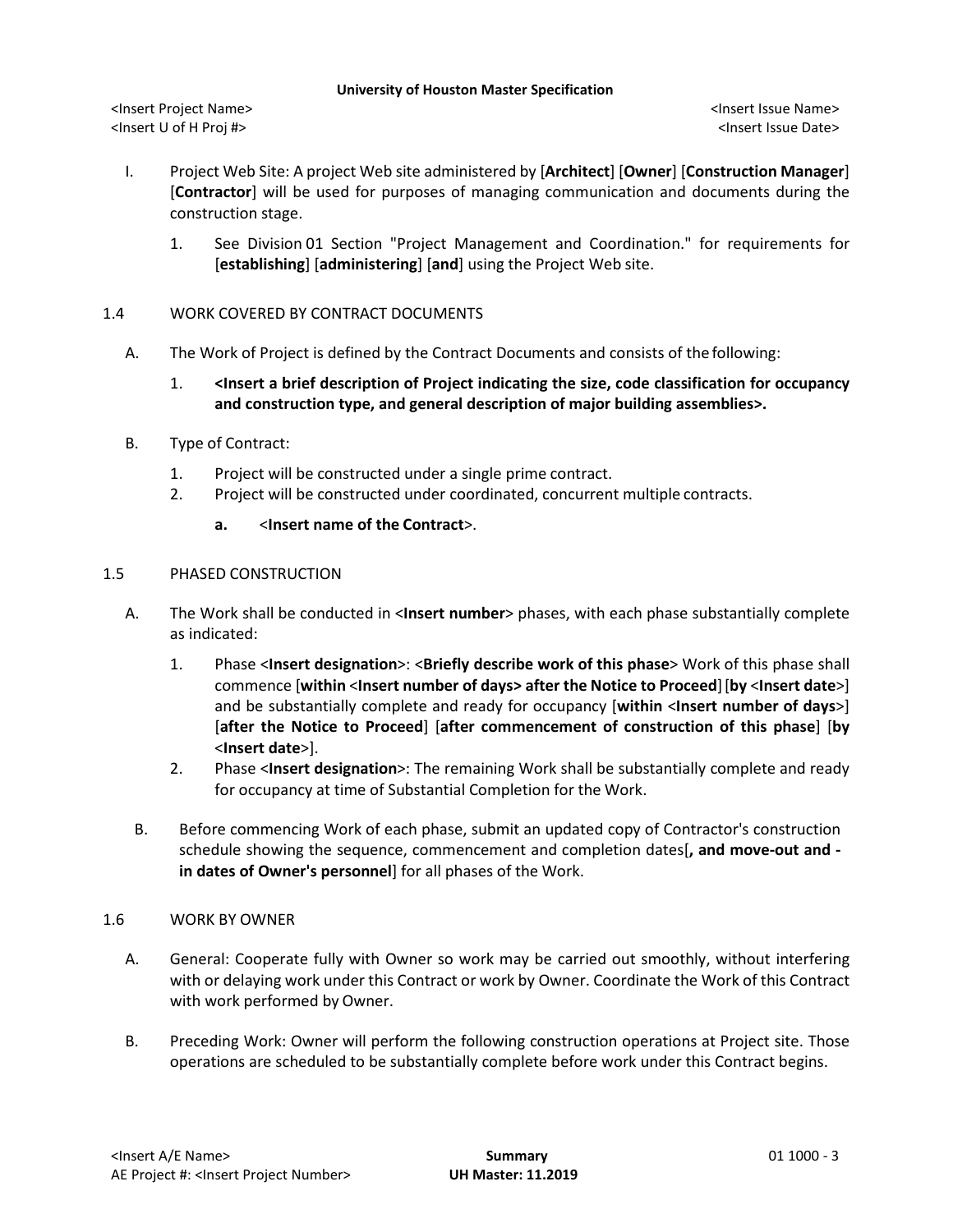<Insert Project Name> <Insert Issue Name> <Insert U of H Proj #> <Insert Issue Date>

## 1. <**Insert a brief description of work performed by Owner**>.

C. Concurrent Work: Owner will perform the following construction operations at Project site. Those operations will be conducted simultaneously with work under this Contract.

## 1. <**Insert a brief description of work performed by Owner**>.

D. Subsequent Work: Owner will perform the following additional work at site after Substantial Completion. Completion of that work will depend on successful completion of preparatory work under this Contract.

## 1. <**Insert a brief description of work performed by Owner**>.

## 1.7 WORK UNDER SEPARATE CONTRACTS

- A. General: Cooperate fully with separate contractors so work on those contracts may be carried out smoothly, without interfering with or delaying work under this Contract or other contracts. Coordinate the Work of this Contract with work performed under separate contracts.
- B. Preceding Work: Owner [**has awarded**] [**will award**] separate contract(s) for the following construction operations at Project site. Those operations are scheduled to be substantially complete before work under this Contract begins.
	- 1. <**Insert name of the Contract**>: To <**Insert name of separate Contractor**> [**to**] [**for**] <**Insert a brief description of work performed under separate contract**>.
- C. Concurrent Work: Owner [**has awarded**] [**will award**] [**and will assign to Contractor**] separate contract(s) for the following construction operations at Project site. Those operations will be conducted simultaneously with work under this Contract.

## 1. **<Insert name of the Contract**>: To **<Insert name of separate Contractor**> [**to**] [**for**] <**Insert a brief description of work performed under separate contract**>.

- D. Subsequent Work: Owner [**has awarded**] [**will award**] separate contract(s) for the following additional work to be performed at site following Substantial Completion. Completion of that work will depend on successful completion of preparatory work under this Contract.
	- 1. <**Insert name of the Contract**>: To <**Insert name of separate Contractor**> [**to**] [**for**] <**Insert a brief description of work performed under separate contract**>.

## 1.8 FUTURE WORK

- A. The Contract Documents include requirements that will allow Owner to carry out future work following completion of this Project; provide for the following future work:
	- 1. **<Insert description of future work requiring consideration during construction of the Work of this Contract**>.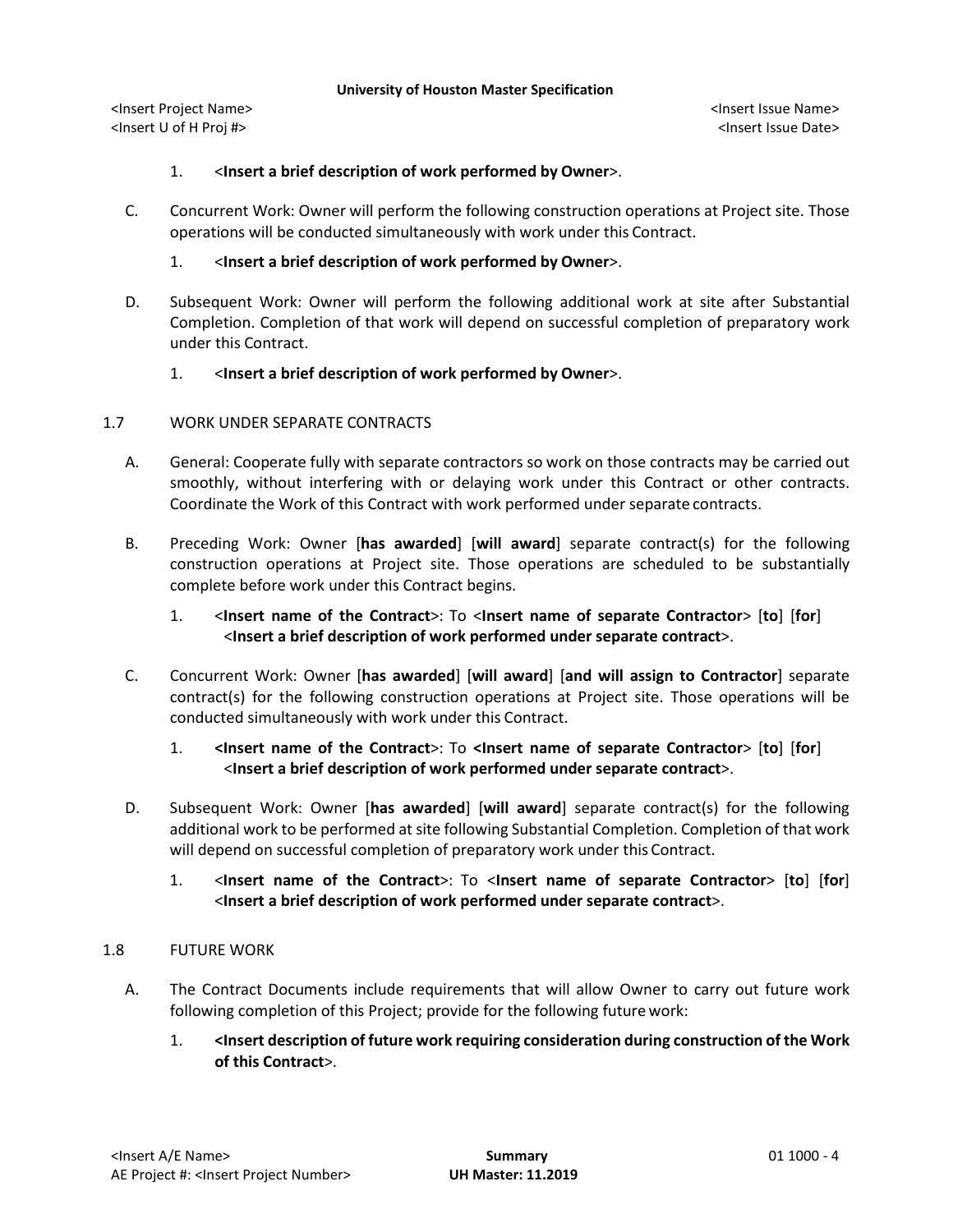<Insert Project Name> <Insert Issue Name> <Insert U of H Proj #> <Insert Issue Date>

## 1.9 PURCHASE CONTRACTS

- A. General: Owner has negotiated purchase contracts with suppliers of material and equipment to be incorporated into the Work. Owner will assign these purchase contracts to Contractor. Include costs for purchasing, receiving, handling, storage if required, and installation of material and equipment in the Contract Sum, unless otherwise indicated.
	- 1. Contractor's responsibilities are same as if Contractor had negotiated purchase contracts, including responsibility to renegotiate purchase and to execute final purchasing agreements.
- B. Purchase Contracts Information:
	- 1. <**Insert product name**>: See Section <**Insert Section number**> "<**Insert Sectiontitle**>."
		- a. Purchase Contract Firm and Representative: <**Insert name and contact information for purchase contract firm and representative.**>
		- b. Purchase Contract Scope: [**Furnishing material**] [**Material and installation labor**] <**Insert description of contract**>.
		- c. Purchase Status: [**Price negotiated by Owner, to be incorporated in the Contract Sum by Contractor; see Section 012100 "Allowances" for cash allowance for purchase contract**] **[Price negotiated and incorporated in the Contract Sum by Contractor**] [**Product reserved by Owner**] [**Order placed and deposit paid by Owner] [Order to be placed by Contractor**] <**Insert description of status of purchase contract**>.
		- d. Quantity: <**Insert quantity ordered**>.
		- e. Other Requirements: <**Insert special requirements**>.
- 1.10 SALVAGE REQUIREMENT
	- A. Unless otherwise indicated, demolition waste becomes property of Contractor.
	- B. Unless otherwise indicated, all equipment that must be removed due to interference with work of this contract remains the property of the Owner and may be salvaged at the Owner's discretion.

Retain paragraph below if Project is to be LEED v4 certified.

- C. On LEED-certified projects, additional requirements may apply. Refer to Division 01 Section[**s**] ]**"Sustainable Design Requirements – LEED v4 BD+C"**] [**and**] [**"Sustainable Design Requirements – LEED v4 ID+C"**] for specific procedures.
- D. Owner wishes to salvage, refurbish, and/or reuse the following materials and store and/or reinstall as itemized below. Drawings also may indicate items to be salvaged and stored on Owner's premises and the location of storage. Coordinate all salvage activities with FP&C Project Manager. [**Note that salvage disposition may also be treated as a construction alternate: in these situations, include salvage information on GMP Exhibit A-2, APPROVED AND ACCEPTED ALTERNATES**.]

Item No. $\_\_\_\_\_\$ :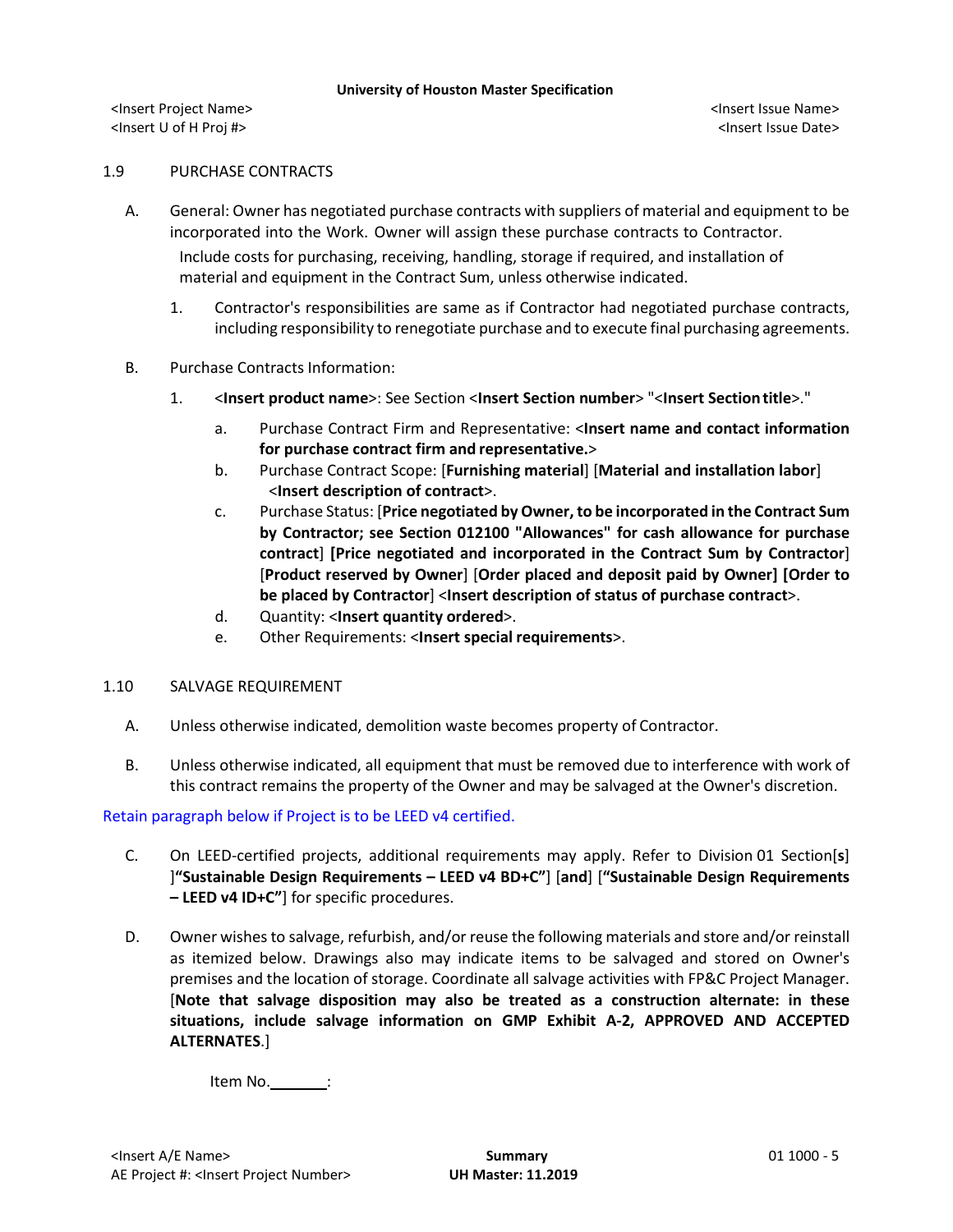<Insert Project Name> <Insert Issue Name> <Insert U of H Proj #> <Insert Issue Date>

Handling [**Contractor shall remove and relocate to Owner's designated location**] [**Contractor shall remove and stockpile on the project site] [Contractor shall refurbish and reinstall as indicated in the Project documents**] [**Contractor shall reinstall as indicated in the Project documents**]:

Salvage Value (assigned by [**Contractor**] [**Owner**]):

Repeat for each salvaged item as necessary.

E. Materials and/or items scheduled above for relocation and which are damaged during dismantling or reassembly operations shall be repaired and restored to good operative condition. The Contractor may, at his discretion and upon the approval of the Owner, substitute new materials and/or items of like design and quality in lieu of materials and/or items to be relocated

## 1.11 OWNER-FURNISHED PRODUCTS

- A. Owner will furnish products indicated. The Work includes receiving, unloading, handling, storing, protecting, and installing Owner-furnished products[ **and making building services connections**].
- B. Owner-Furnished Products:
	- 1. <**Insert description, in separate subparagraphs, for each Owner-furnished product**>.

## 1.12 CONTRACTOR-FURNISHED, OWNER-INSTALLED PRODUCTS

- A. Contractor shall furnish products indicated. The Work includes unloading, handling, storing, and protecting Contractor-furnished products as directed and turning them over to Owner at Project closeout.
- B. Contractor-Furnished, Owner-Installed Products:
	- 1. <**Insert description, in separate subparagraphs, for each Contractor-furnished, Ownerinstalled product**>.

## 1.13 ACCESS TO SITE

Select first or second Paragraph below to suit Project requirements.

- A. General: Contractor shall have full use of Project site for construction operations during construction period. Contractor's use of Project site is limited only by Owner's right to perform work or to retain other contractors on portions of Project.
- B. General: Contractor shall have limited use of Project site for construction operations as indicated on Drawings by the Contract limits and as indicated by requirements of thisSection.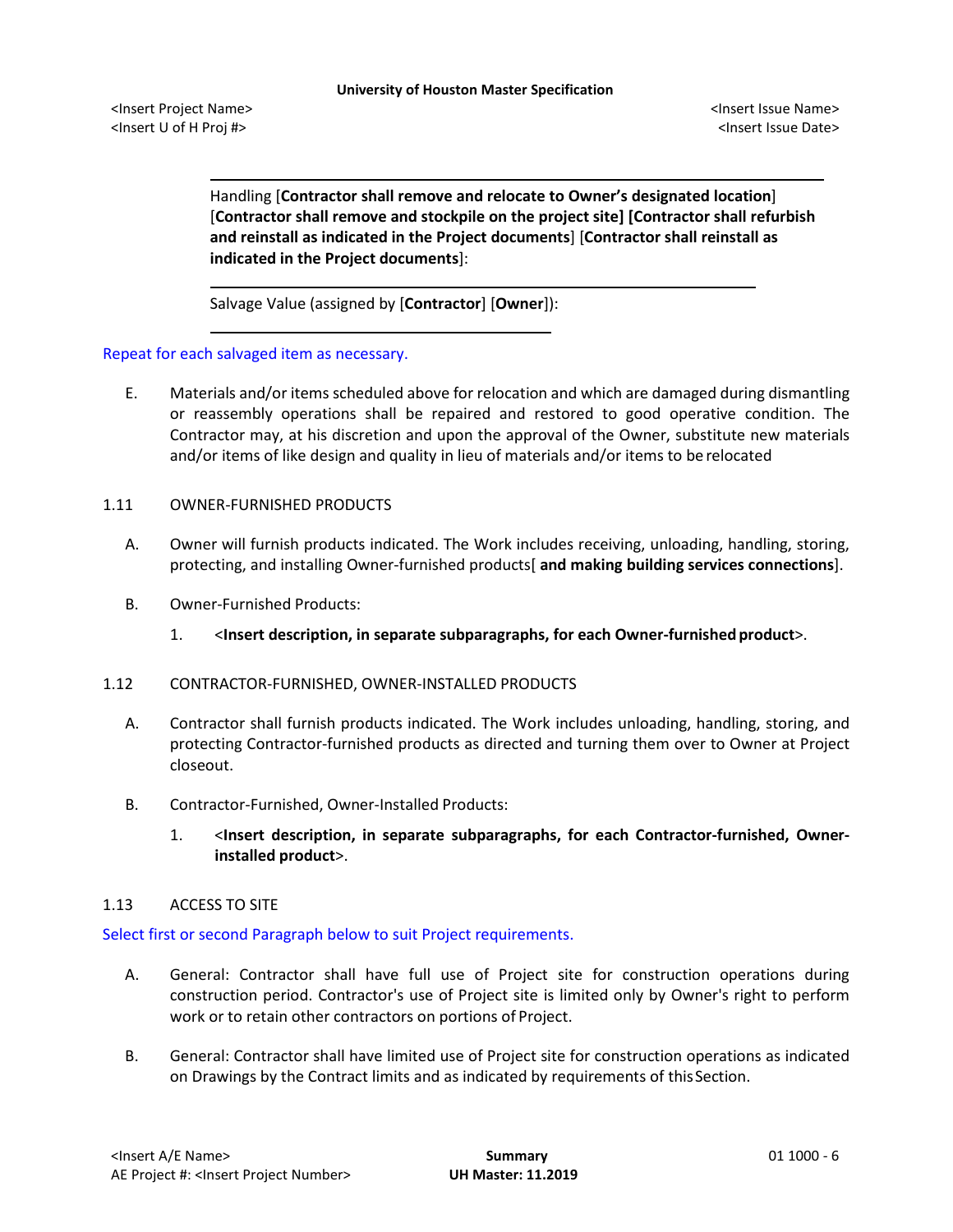<Insert Project Name> <Insert Issue Name> <Insert U of H Proj #> <Insert Issue Date>

- C. Use of Site: Limit use of Project site to [**work in areas**] [**areas within the Contract limits**] indicated. Do not disturb portions of Project site beyond areas in which the Work isindicated.
	- 1. Limits: Confine construction operations to <**Insert description of areas where work is permitted**>.
	- 2. Limits: Limit site disturbance, including earthwork and clearing of vegetation, to 40 feet (12.2 m) beyond building perimeter; 10 feet (3 m) beyond surface walkways, patios, surface parking, and utilities less than 12 inches (300 mm) in diameter; 15 feet (4.5 m) beyond primary roadway curbs and main utility branch trenches; and 25 feet (7.6 m) beyond constructed areas with permeable surfaces (such as pervious paving areas, stormwater detention facilities, and playing fields) that require additional staging areas in order to limit compaction in the constructed area.
	- 3. Driveways, Walkways and Entrances: Keep driveways[ **parking garage,**] [ **loading areas,**] and entrances serving premises clear and available to Owner, Owner's employees, and emergency vehicles at all times. Do not use these areas for parking or storage of materials.
		- a. Schedule deliveries to minimize use of driveways and entrances by construction operations.
		- b. Schedule deliveries to minimize space and time requirements for storage of materials and equipment on-site.
- D. Site Utilization Plan: Prepare and submit a site utilization plan demonstrating the requirements provided by the Owner's Project representative. Do not commence mobilization on the Project site prior to written approval of the site utilization plan.
- E. Condition of Existing Building: Maintain portions of existing building affected by construction operations in a weathertight condition throughout construction period. Repair damage caused by construction operations.

# 1.14 COORDINATION WITH OCCUPANTS

- A. Full Owner Occupancy: Owner will occupy site and [**existing**] [**adjacent**] building(s) during entire construction period. Cooperate with Owner during construction operations to minimize conflicts and facilitate Owner usage. Perform the Work so as not to interfere with Owner's day-to-day operations. Maintain existing exits unless otherwise indicated.
	- 1. Maintain access to existing walkways, corridors, and other adjacent occupied or used facilities. Do not close or obstruct walkways, corridors, or other occupied or used facilities without written permission from Owner and approval of authorities having jurisdiction.
	- 2. Notify Owner not less than [**21**] <**Insert number**> days in advance of activities that will affect Owner's operations.
- B. Partial Owner Occupancy: Owner will occupy the premises during entire construction period, with the exception of areas under construction. Cooperate with Owner during construction operations to minimize conflicts and facilitate Owner usage. Perform the Work so as not to interfere with Owner's operations. Maintain existing exits unless otherwiseindicated.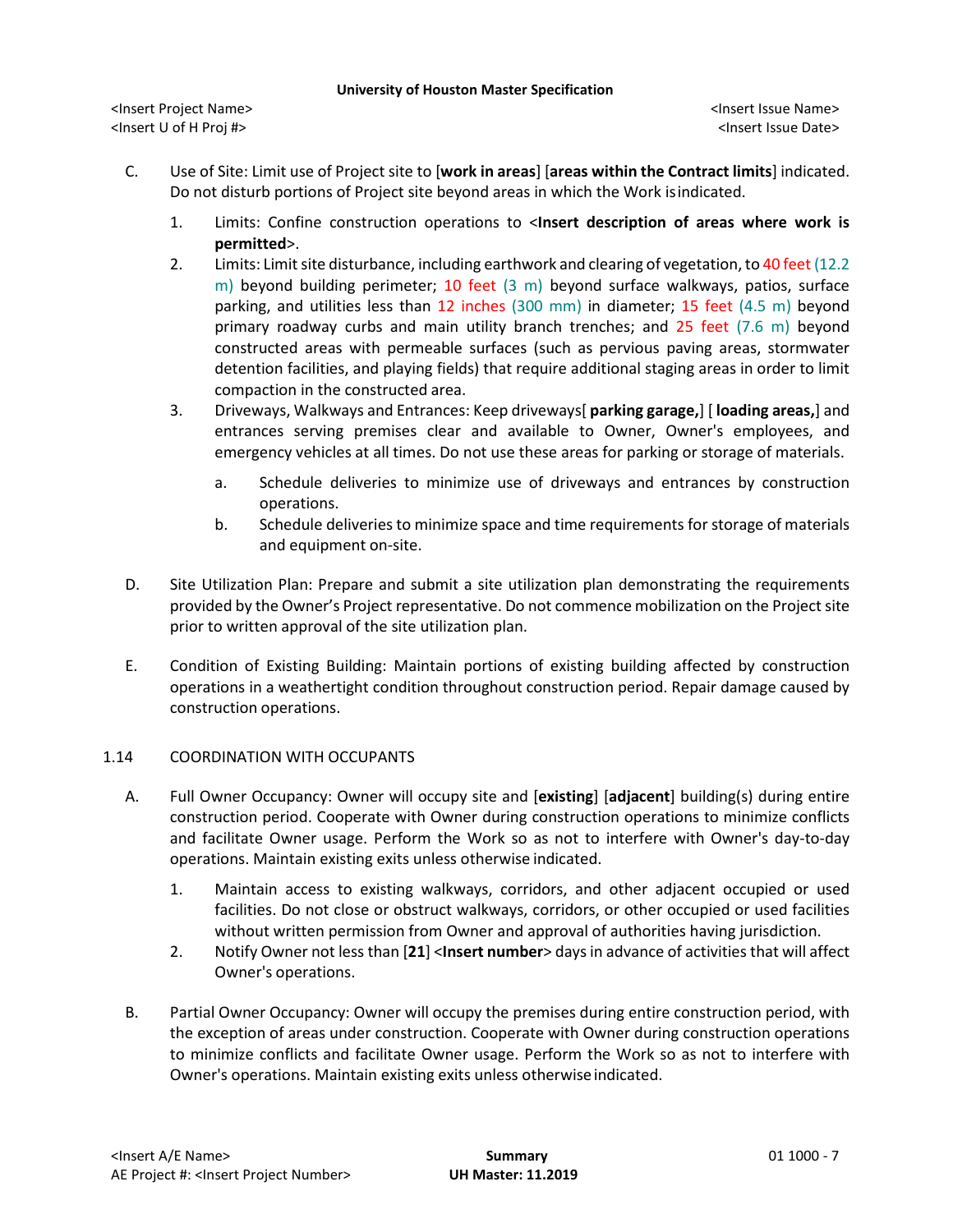<Insert Project Name> <Insert Issue Name> <Insert U of H Proj #> <Insert Issue Date>

- 1. Maintain access to existing walkways, corridors, and other adjacent occupied or used facilities. Do not close or obstruct walkways, corridors, or other occupied or used facilities without written permission from Owner and authorities having jurisdiction.
- 2. Provide not less than [**21**] <**Insert number**> days' notice to Owner of activities that will affect Owner's operations.
- C. Owner Limited Occupancy of Completed Areas of Construction: Owner reserves the right to occupy and to place and install equipment in completed portions of the Work, prior to Substantial Completion of the Work, provided such occupancy does not interfere with completion of the Work. Such placement of equipment and limited occupancy shall not constitute acceptance of the total Work.
	- 1. Architect will prepare a Certificate of Substantial Completion for each specific portion of the Work to be occupied prior to Owner acceptance of the completed Work.
	- 2. Obtain a Certificate of Occupancy from authorities having jurisdiction before limited Owner occupancy.
	- 3. Before limited Owner occupancy, mechanical and electrical systems shall be fully operational, and required tests and inspections shall be successfully completed. On occupancy, Owner will operate and maintain mechanical and electrical systems serving occupied portions of Work.
	- 4. On occupancy, Owner will assume responsibility for maintenance and custodial service for occupied portions of Work.

# 1.15 WORK RESTRICTIONS

- A. Work Restrictions, General: Comply with restrictions on construction operations.
	- 1. Comply with limitations on use of public streets and with other requirements of authorities having jurisdiction.
- B. On-Site Work Hours: Limit work in the existing building to normal business working hours of <**Insert time**> a.m. to <**Insert time**> p.m., Monday through Friday, unless otherwise indicated.
	- 1. Weekend Hours: <**Insert restrictions on times permitted for weekend work**>.
	- 2. Early Morning Hours: <**Insert restrictions or references to regulations by authorities having jurisdiction for restrictions on noisy work**>.
	- 3. Hours for Utility Shutdowns: <**Insert Owner's restrictions**>.
	- 4. Hours for [**Core Drilling**] <**Insert noisy activity**>: <**Insert Owner'srestrictions**>.
- C. Existing Utility Interruptions: Do not interrupt utilities serving facilities occupied by Owner or others unless permitted under the following conditions and then only after providing temporary utility services according to requirements indicated:
	- 1. Notify [**Architect**] [**Construction Manager**] [**Owner**] not less than [**21**] <**Insert number**> days in advance of proposed utility interruptions.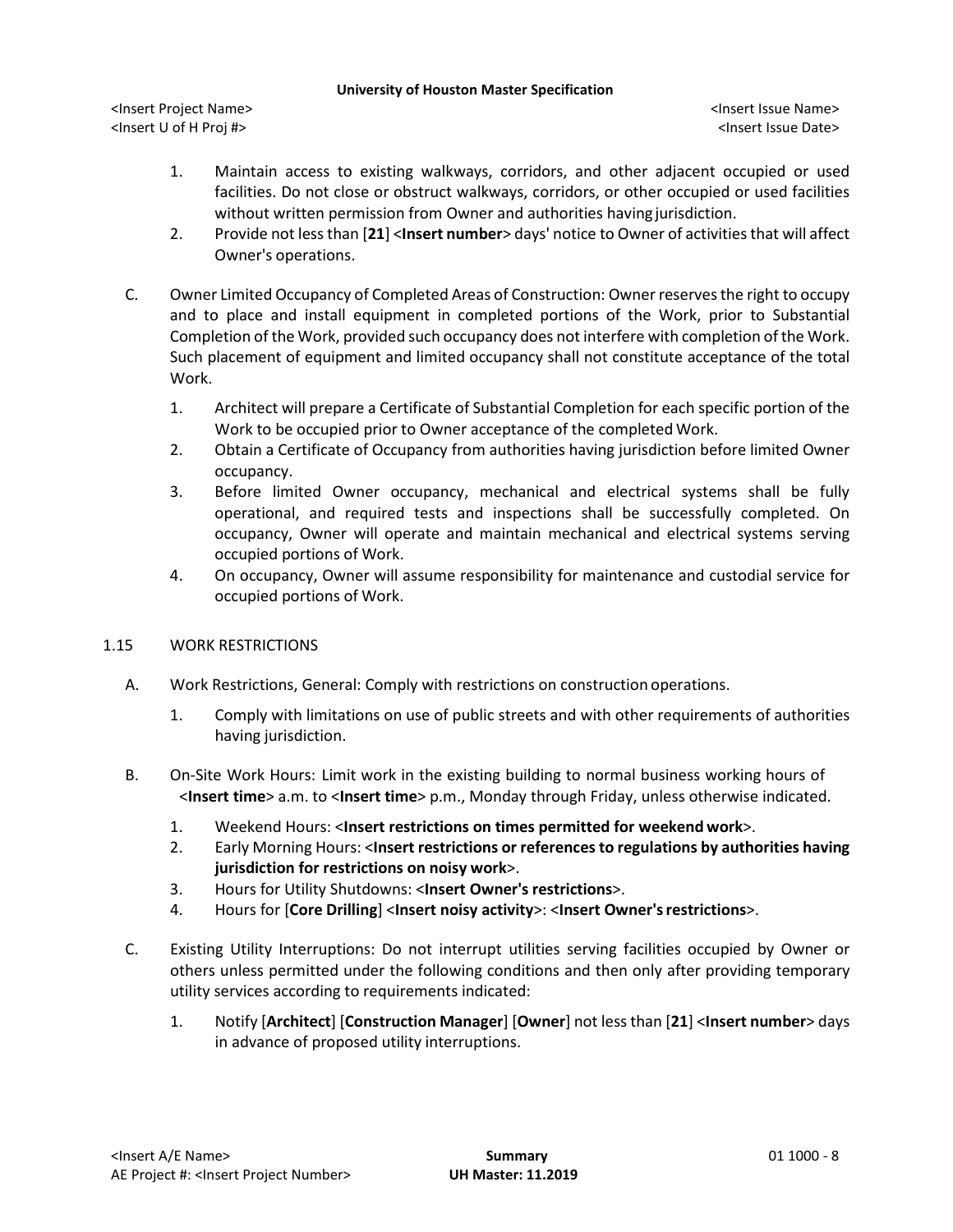<Insert Project Name> <Insert Issue Name> <Insert U of H Proj #> <Insert Issue Date>

- 2. Obtain [**Architect's**] [**Construction Manager's**] [**Owner's**] written permission before proceeding with utility interruptions.
- D. Noise, Vibration, and Odors: Coordinate operations that may result in high levels of noise and vibration, odors, or other disruption to Owner occupancy with Owner.
	- 1. Notify [**Architect**] [**Construction Manager**] [**Owner**] not less than [**21**] <**Insert number**> days in advance of proposed disruptive operations.
	- 2. Obtain [**Architect's**] [**Construction Manager's**] [**Owner's**] written permission before proceeding with disruptive operations.
- E. Tobacco-Free Campus: The University of Houston is a tobacco-free campus. Smoking is prohibited, including e-cigarettes. Do not smoke or vape within the building or on the roof, anywhere on the construction site, or anywhere on the surrounding campus.
- F. Controlled Substances: Use of controlled substances is similarly prohibited.
- G. Employee Identification: Owner will provide identification tags for Contractor personnel working on Project site. Require personnel to use identification tags at alltimes.
- H. Employee Screening: Comply with University of Houston Police Department's requirements for drug and background screening of Contractor personnel working on Project site.
	- 1. Maintain list of approved screened personnel with Owner'srepresentative.

## 1.16 SPECIFICATION AND DRAWING CONVENTIONS

- A. Specification Content: The Specifications use certain conventions for the style of language and the intended meaning of certain terms, words, and phrases when used in particular situations. These conventions are as follows:
	- 1. Imperative mood and streamlined language are generally used in the Specifications. The words "shall," "shall be," or "shall comply with," depending on the context, are implied where a colon (:) is used within a sentence or phrase.
	- 2. Specification requirements are to be performed by Contractor unless specifically stated otherwise.
- B. Division 01 General Requirements: Requirements of Sections in Division 01 apply to the Work of all Sections in the Specifications.
- C. Drawing Coordination: Requirements for materials and products identified on Drawings are described in detail in the Specifications. One or more of the following are used on Drawings to identify materials and products:
	- 1. Terminology: Materials and products are identified by the typical generic terms used in the individual Specifications Sections.